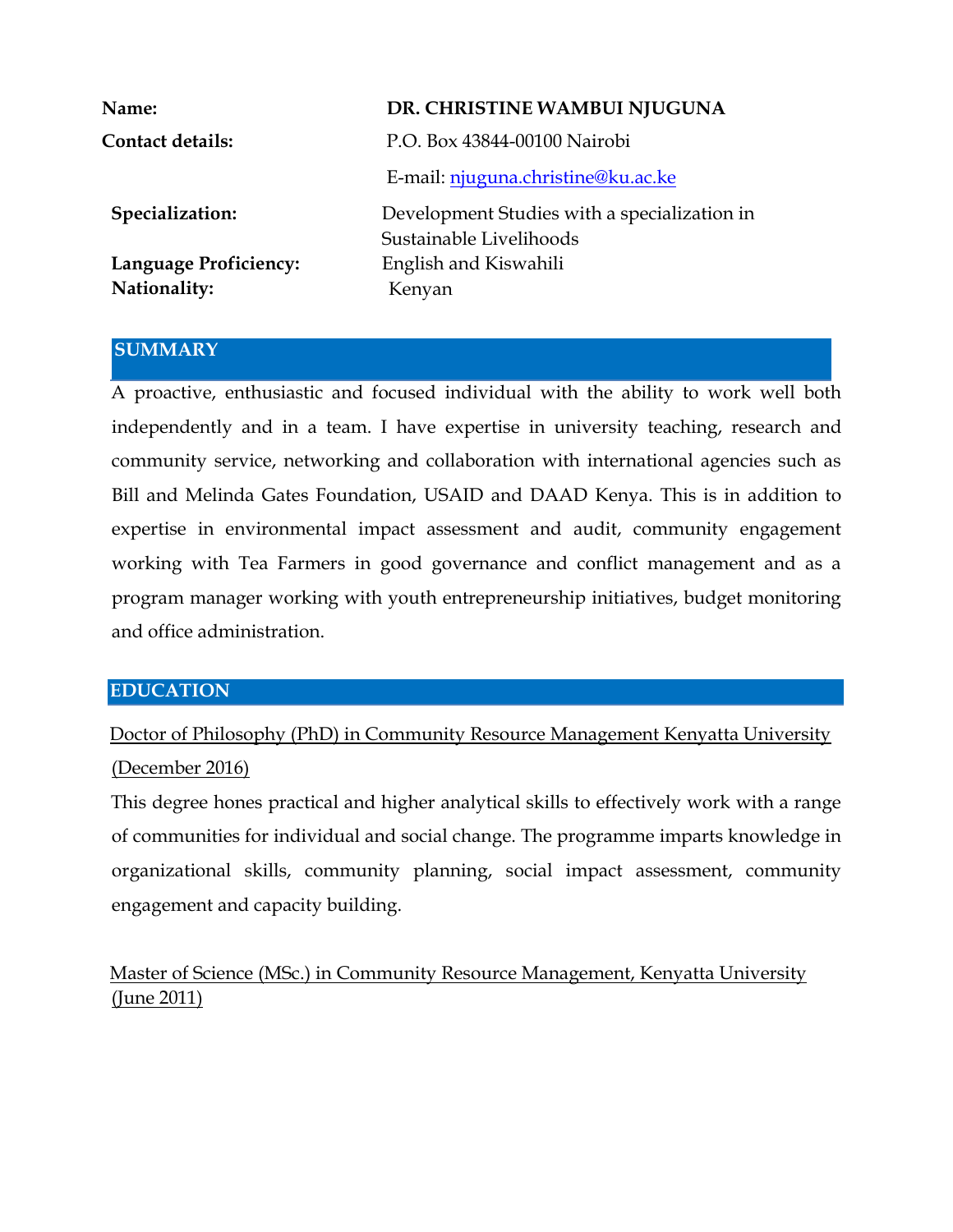This was a two-year course. The modules included but were not limited to Project Management; Community Intervention Planning; Development Policy Analysis; Programme Design, Monitoring and Evaluation. My specialization was Project Monitoring and Evaluation in the areas of Poverty Alleviation and Eradication of Extreme Hunger.

# Bachelor of Science (BSc.) in Family and Consumer Science (First Class Honors), Kenyatta University (June 2008)

This was a four year long undergraduate program with 51 course modules. The modules included Food Security; Nutrition in Emergencies; Programme Design and Evaluation; Human Nutrition; Family and Child Advocacy; Community Nutrition Surveillance and Assessment.

### **CERTIFICATE IN ENVIRONMENTAL IMPACT ASSESSMENT AND AUDIT**

Environmental Impact Assessment and Audit Course, African Nazarene University (July 2012) This was an intensive course on environmental, health and social impact assessment and audit.

### **COMPUTER SOFTWARE PROFICIENCY**

Excellent with Microsoft Word, PowerPoint, Internet, Excel and Access, SPSS

### **EXPERIENCE**

**Tharaka Nithi County and Kenyatta University Women Economic Empowerment Project (KU-WEE) (2020-2025)**

Kenyatta University in partnership with Tharaka Nithi County Government is undertaking a five-year research project on an Initiative for What Works for Women's Economic Empowerment (IWWWEE).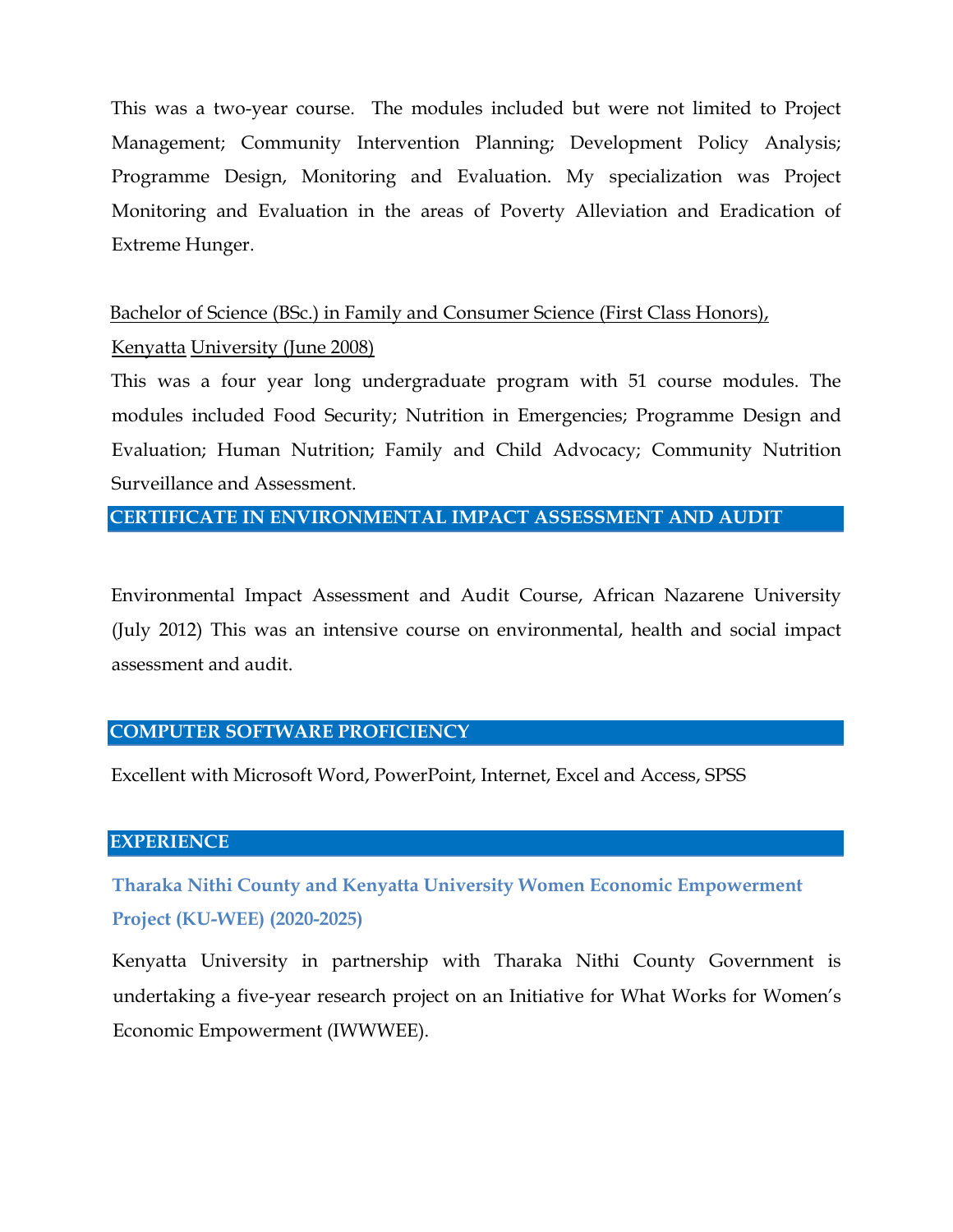Working currently as a Kenyatta University Women Economic Empowerment Hub researcher in a study titled "Enhancing Women's Livelihoods, Female Labor Force Participation, Psychosocial Wellbeing and Child Development Through the Crèche Programme in Tharaka Nithi County, Kenya." The project aims to build program and policy evidence for formulating policies on what works to advance Women's Economic Empowerment.

#### **Kenyatta University – Lecturer (2011-to date)**

Working as a Lecturer in the Department of Population, Reproductive Health and Community Resource Management. Duties include preparing lecture modules, lecturing, setting examinations, marking and grading scripts, research, publications and community service.

# **Ministry of Health and Micro Nutrient Initiative: Iron and Folic Acid Messages & Materials Pre-Testing (May 2013)**

Country wide pre-testing exercise of Iron and Folic Acid (IFA) advertising messages to determine adequacy of content and language used by IFA interventions to influence positive health change among the pregnant mothers. Data Collection techniques, youth and women engagement were skills acquired from these exercise.

#### **Kenya Women and Children Wellness Centre (KWCWC): (April 2013)**

A study on knowledge, attitudes and practices (KAP) of various stakeholders in sexual gender based violence (SGBV) in Nairobi County. The objective was to inform development of hospital outpatient centre, research centre/forensic lab, gender violence primary centre and community family village for victims of SGBV by KWCWC in partnership with Ford Foundation and USAID. Important experience gained was stakeholders management.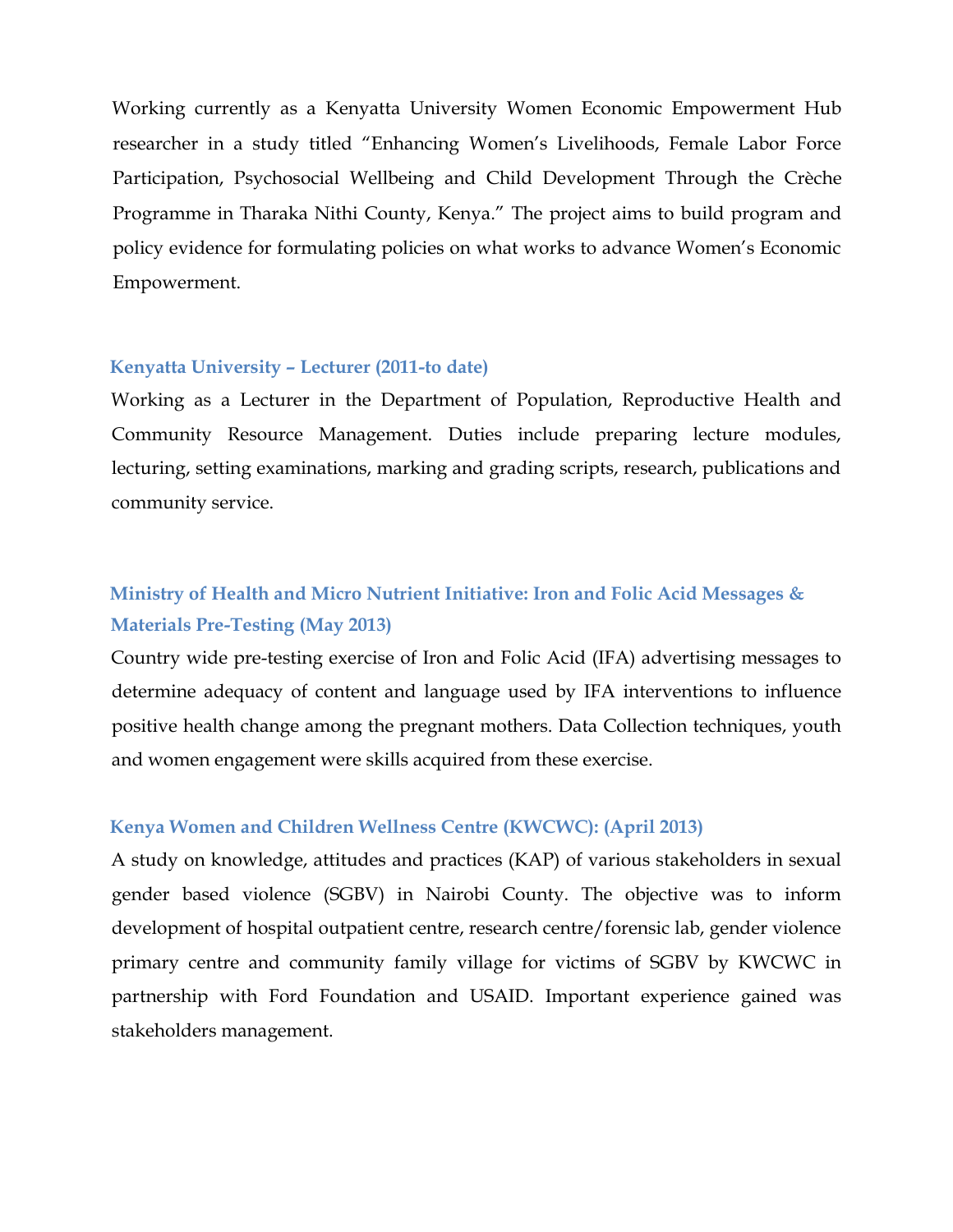### **Kiegoi Tea Factory Fair-trade Premium Committee – (January 2013)**

Training the Premium Committee of Kiegoi Tea Factory Compliance criteria for Fairtrade standards for small producer organizations, certification standard operating procedure, Fair-trade premium use and management, project management cycle and environmental conservation, communication skills, internal control systems, conflict management and governance issues.

# **Consumer Trends: Youth Empowerment and Implementation Officer (March 2012 – December 2012)**

In collaboration with CAPYEI Kenya in the Youth Learning, Earning, Saving and Initiative I was in charge of the Youth Entrepreneurship Program Implementation. CAPYEI Kenya is a Master Card funded project based on the Basic Employability Skills Training (BEST) model. As a Program Manager, I facilitated training of 360 young people on financial literacy, micro entrepreneurship and savings in and around Nairobi and Athi River. This project gave me experience in training, mentorship, project budget monitoring, office administration, staff management and project review and monitoring.

### **CONFERENCES AND WORKSHOPS**

- International Food Safety Conference. *"Food and Nutrition Safety from Farm to Fork: A Missing Link in Consumer Health and Food Security."* Kenyatta University from May 20th to 24th 2019.
- DAAD Young Scholars in Africa Challenges and Opportunities Conference. March 1st -3rd, 2019, Nairobi, Kenya.
- One Health Alumni Workshop held at Pwani University, Kilifi Kenya on 17<sup>th</sup> 19<sup>th</sup> December 2018.
- 5th Humboldt Kolleg International Conference. "The Role of Alumni Networks in Mentorship and Collaboration in Multidisciplinary Research: Foundation for Kenya Vision 2030." 19th -21st June 2018, Nanyuki, Kenya.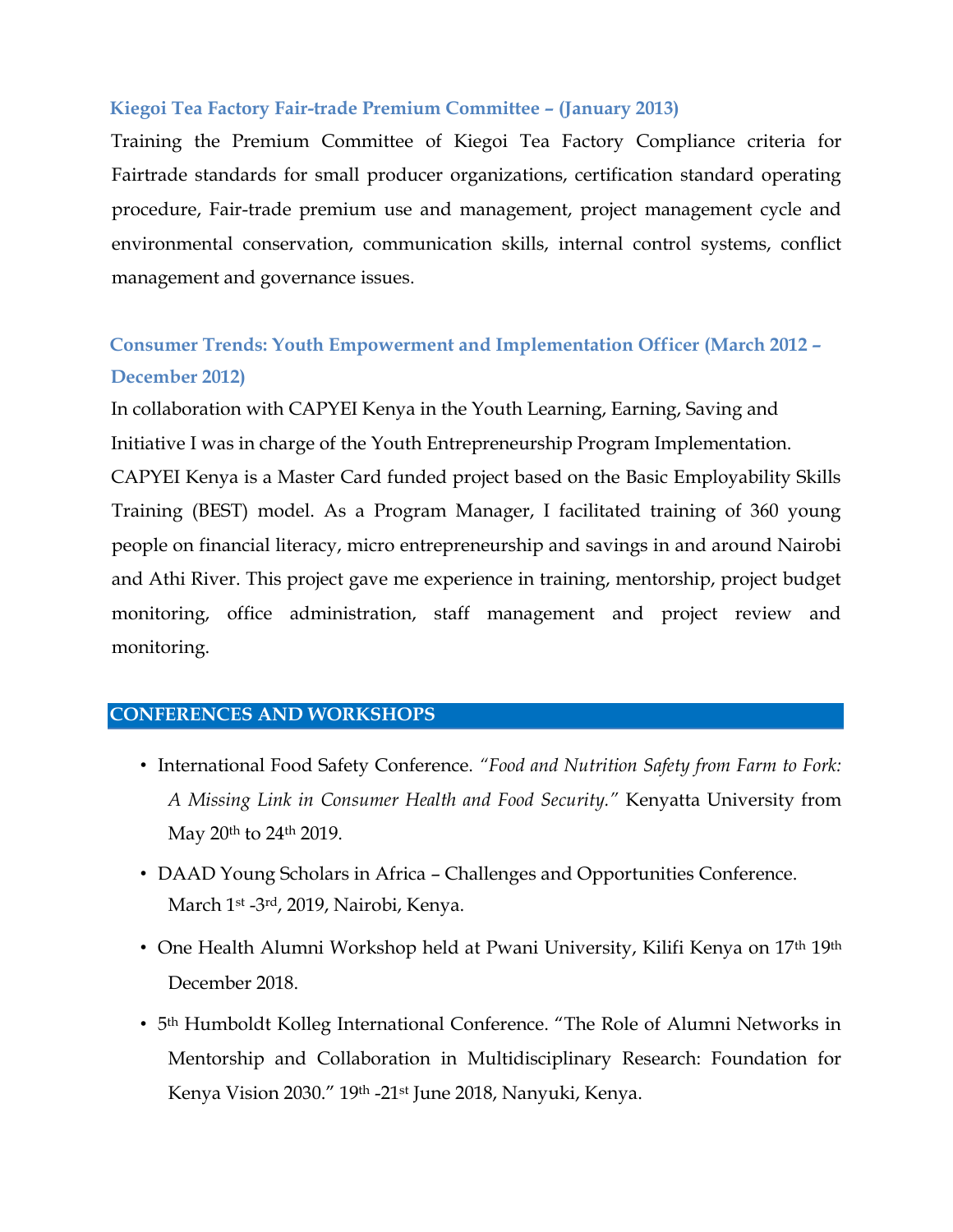- International DAAD Alumni Expert Seminar on Enhancing Water Security and Adaptive Capacities in Vulnerable Catchments in Mbale Uganda, 14<sup>th</sup> to 22<sup>nd</sup> August 2017.
- International Conference on Higher Education. "University Industry Linkages: Identifying and Synergizing Opportunities for Quality Higher Education." Meru University of Science and Technology: Main Campus. 4<sup>th</sup> -6<sup>th</sup> October 2017.
- ISO 9001: 2015, Quality Management Systems (QMS) standard training by Kenyatta University on 14th September 2016
- Njuguna, C., and Njoroge, J. W. (2013). *Impact of Devolved Funds on youth with disability in Kenya* – Case study of Homabay, Kiambu and Mombasa Counties. Nairobi: Action Network for the Disabled, Nairobi.
- Njuguna, C., and Njoroge, J. W. (2013). *Framework for Cooperation between five youth resource centers, government youth office and Kamukunji Constituency Network*. Nairobi: Kenya Transition Initiatives (USAID).

| EMI LOTIVIENT RECORD            |                                                        |                                                       |                                  |  |
|---------------------------------|--------------------------------------------------------|-------------------------------------------------------|----------------------------------|--|
| <b>Dates</b>                    | <b>Position Held</b>                                   | Organisation                                          | <b>Location of</b><br>assignment |  |
| 2011 - Date                     | Lecturer                                               | Kenyatta University                                   | Nairobi, Kenya                   |  |
| March 2012 to<br>December 2012  | Youth<br>Empowerment and<br><b>Consultancy Officer</b> | <b>Consumer Trends</b>                                | Nairobi, Kenya                   |  |
| August 2009 to<br>February 2012 | Lead Trainer                                           | Partners in<br>Community<br>Development<br>Initiative | Nairobi, Kenya                   |  |

## **EMPLOYMENT RECORD**

### **AWARDS**

- Kenyatta University Masters Scholarship
- Kenyatta University PhD Scholarship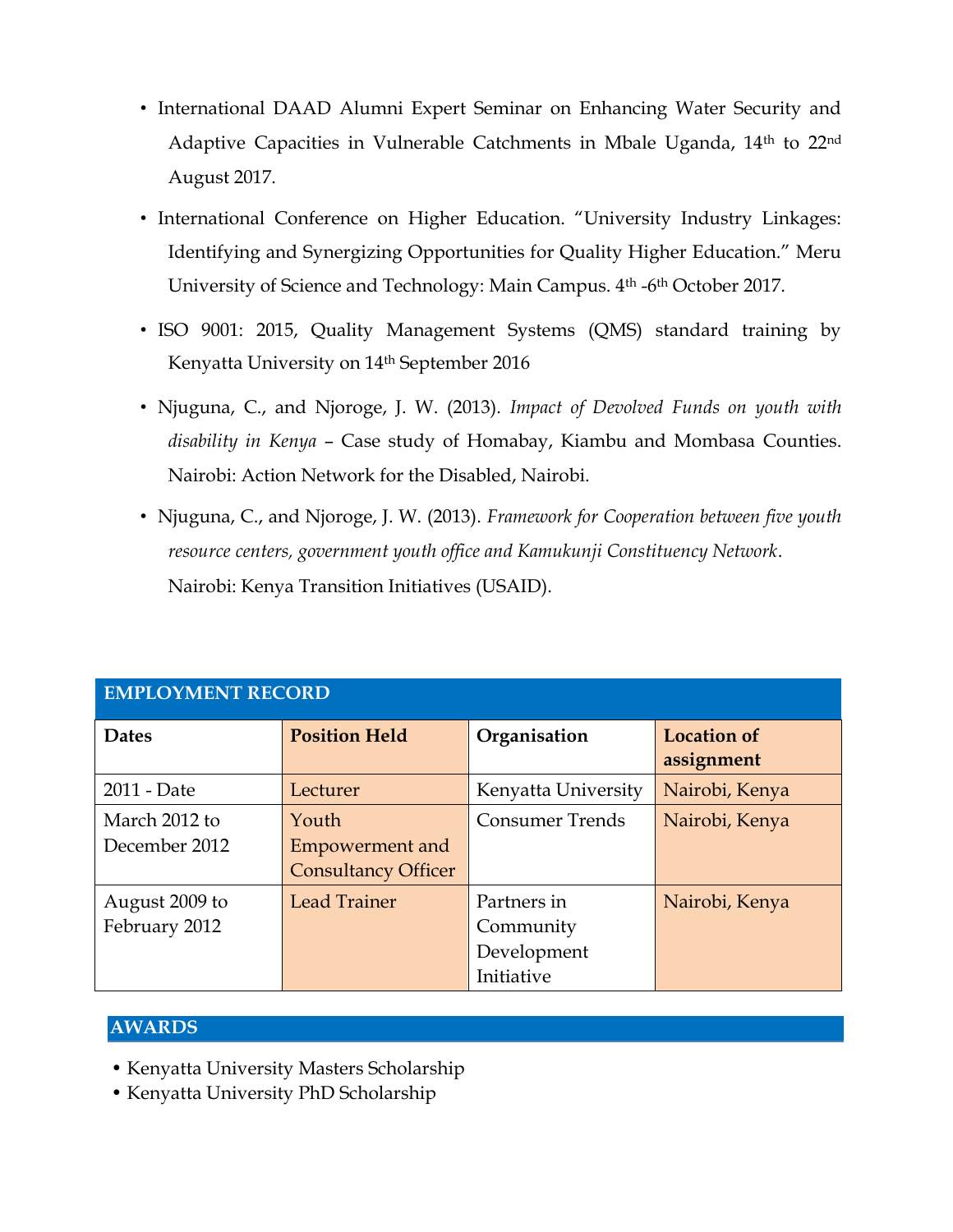• German Academic Exchange Service Dienst/DAAD) PhD Scholarship (Duetscher Akademischer Austausch

#### **PUBLICATIONS**

- Rufo, B. M., Njuguna, C. W. & Muiruri, S. M. (2022). Enhancing Household Livelihood Outcomes through Resilient Agri-Food Systems among Small-scale farmers in Kitui County, Kenya. *East African Journal of Arts and Social Sciences*, *5*(1), 210-221. <https://doi.org/10.37284/eajass.5.1.705>
- Festus, E. M. Kabaria-Muriithi, J. & Njuguna, C. W. (2022). Relationship between Socioeconomic Characteristics and Livelihood Outcomes of Households Receiving Cash Transfer Programme for Orphans and Vulnerable Children in Tigania West, Meru County *East African Journal of Interdisciplinary Studies*, *5*(1), 91-100. [https://doi.org/10.37284/eajis.5.1.563.](https://doi.org/10.37284/eajis.5.1.563)
- Kenyatta University Women Economic Empowerment Hub and Tharaka Nithi County Government (2021). Enhancing Women's Livelihoods, Labor Force Participation, Psychosocial Wellbeing, And Child Development Through the Crèche Programme in Tharaka Nithi County, Kenya. Livelihood Story Map, available at [https://arcg.is/uK8mL.](https://arcg.is/uK8mL)
- Kenyatta University and Tharaka Nithi County Government (2021). Enhancing Women's Livelihoods, Labor Force Participation, Psychosocial Wellbeing, And Child Development Through the Crèche Programme in Tharaka Nithi County, Kenya. Female Labour Force Participation Story Map available at [https://arcg.is/1CG1TD.](https://arcg.is/1CG1TD)
- Njuguna, C. W., & Didi, P. N. (2021). Influence of Enterprise Strategy Typologies on Youth Livelihood Outcomes in Kenya East African Journal of Business and Economics 4(1), 106-116.<https://doi.org/10.37284/eajbe.4.1.513>
- Njuguna, C., Kigaru, D. & Kamande. P. (2020). Understanding the Livelihood Challenges of Food Vendors in Three Markets in Selected Informal Settlements in Nairobi County: A Crisis or Opportunity? In J. Kiio. & C. Njuguna (Eds.). *Food Safety, From Farm to Fork: Emerging and Re-emerging Issues* (pp 16-26). New castle upon Tyne, United Kingdom: Cambridge Scholars Publishing. [https://www.cambridgescholars.com/food-safety](https://www.cambridgescholars.com/food-safety-from-farm-to-fork)[from-farm-to-fork](https://www.cambridgescholars.com/food-safety-from-farm-to-fork)
- Kigaru, D., Njuguna, C., & Kamande, P. (2020). Food Safety Related Knowledge, Attitudes and Practices Among Food Marketers and Traders in Nairobi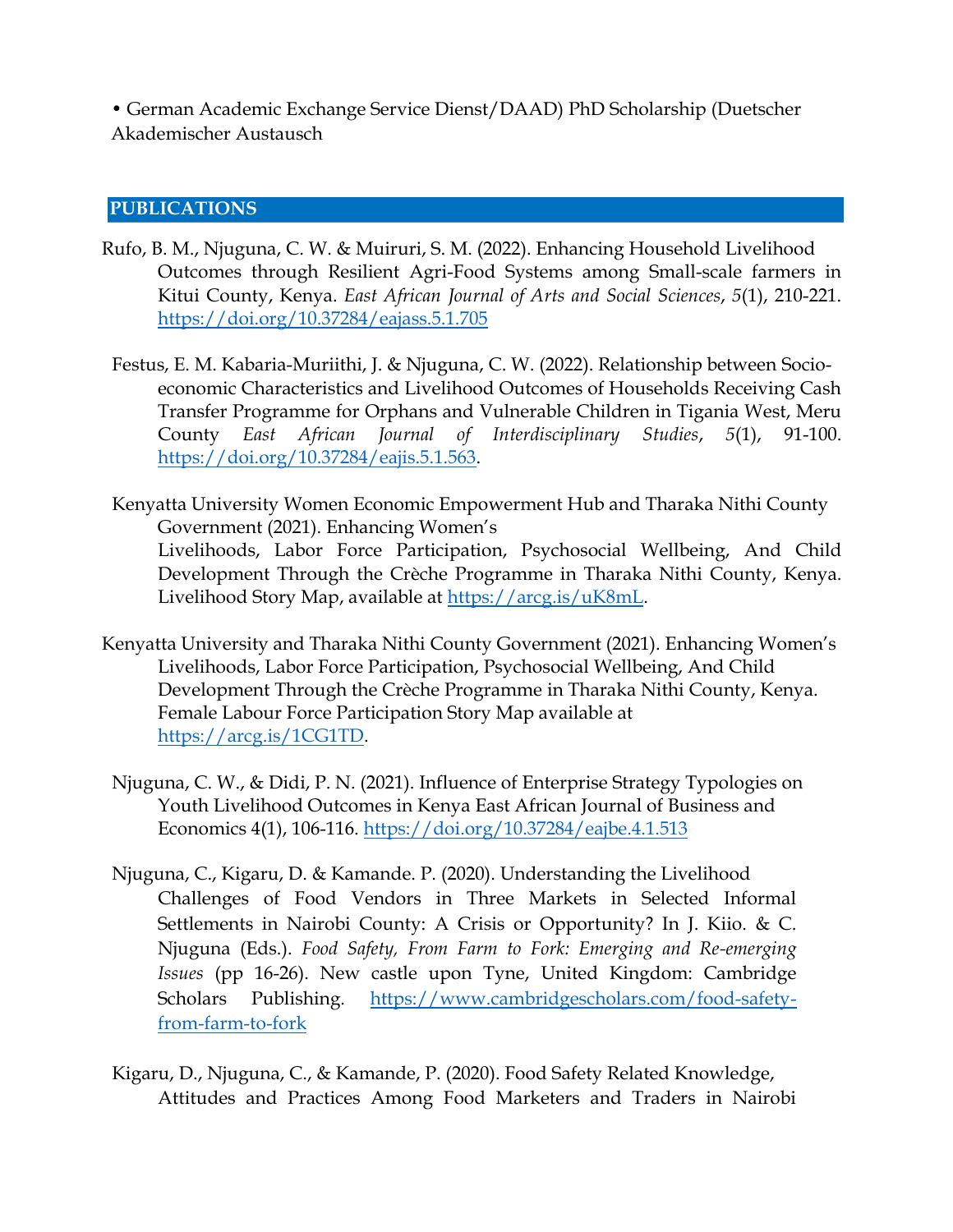City's Informal Settlements Kenya. In J. Kiio. & C. Njuguna (Eds.). *Food Safety, From Farm to Fork: Emerging and Re-emerging Issues* (pp 27-40). New castle upon Tyne, United Kingdom: Cambridge Scholars Publishing. <https://www.cambridgescholars.com/food-safety-from-farm-to-fork>

- Njuguna, C., Gikandi, J., Ogola, L., & Muriithi, J. (2020). Social Media as a Battleground for Electoral Violence among Netizens in Africa: The Case of Kenyan Youth. *East African Journal of Arts and Social Sciences*, *2*(1), 104-115. <https://doi.org/10.37284/eajass.2.1.209>
- Ngige, L., & Njuguna, C. (2020). Impact of Public, Private and Non-Governmental Organizations' Financial Interventions on Youth Livelihood Outcomes in Kenya. *East African Journal of Arts and Social Sciences*, *2*(1), 73-86. <https://doi.org/10.37284/eajass.2.1.204>
- Njuguna, C., & Ngige, L. (2020). Family Characteristics as Predictors of Youth Livelihood Outcomes in Kenya. *East African Journal of Arts and Social Sciences*, *2*(1), 48-59.<https://doi.org/10.37284/eajass.2.1.191>

#### **REFEREES**

### **Prof. Judith N. Waudo (PhD)**

Hub Leader, Women's Economic Empowerment Director, Centre for Gender Equity and Empowerment Department of Food Nutrition & Dietetics Kenyatta University P.O BOX 43844-00100, Nairobi

Cell: +254 720967985

### **Dr. Lucy Ngige (PhD)**

Senior Lecturer Kenyatta University Department of Population, Reproductive Health and Community Resource Management P.O BOX 43844-00100, Nairobi

Cell: +254 734 169731 Email: **ngige.lucy@ku.ac.ke**